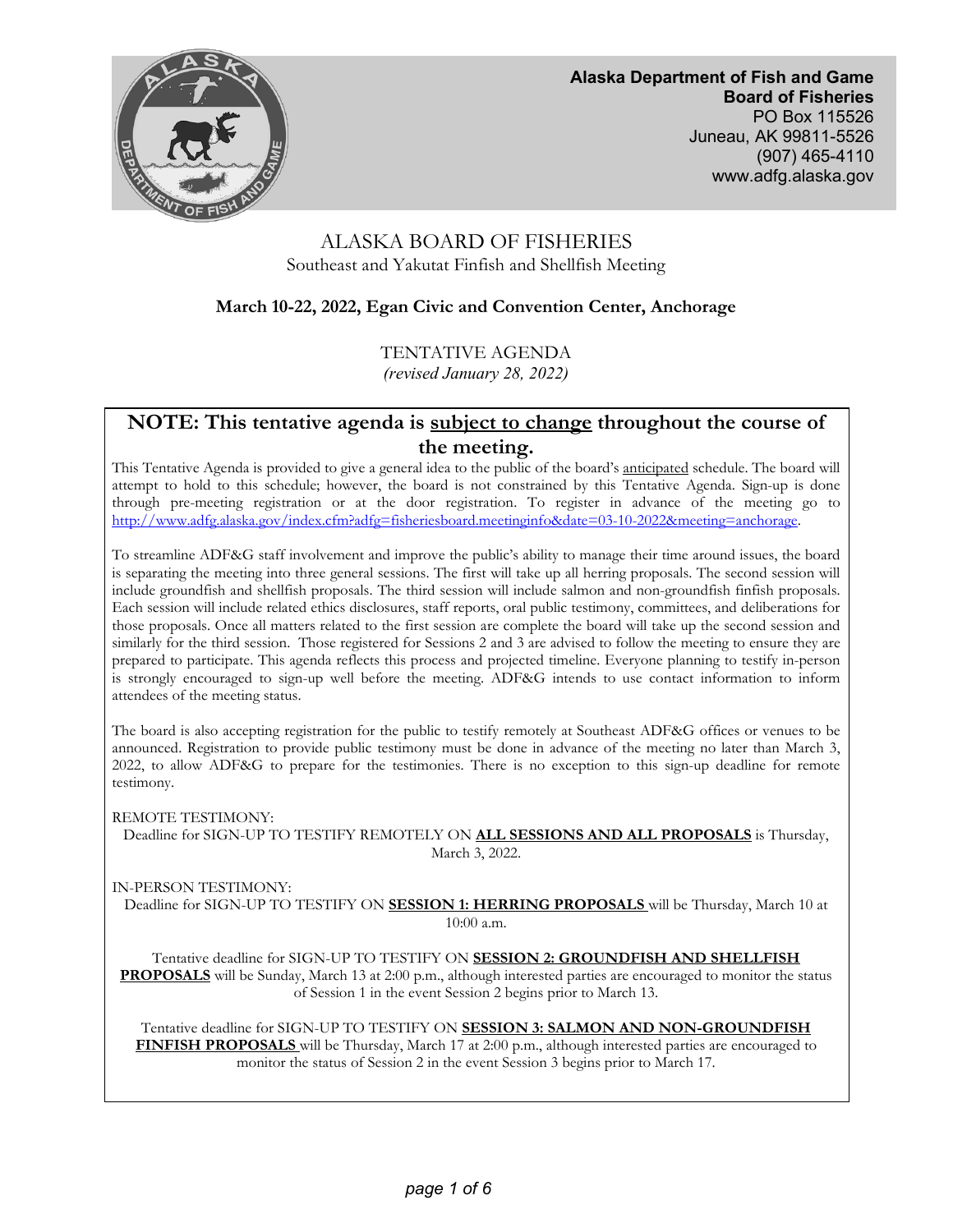

# **SESSION 1: HERRING**

#### **Thursday, March 10, 8:30 a.m.**

Morning



## **OPENING BUSINESS FOR SESSION 1: HERRING PROPOSALS**

Call to Order; Introductions of Board Members and Staff Board Member Ethics Disclosures on Salmon Proposals

### **STAFF REPORT on herring proposals**

Public testimony will continue until those who are present at the meeting are heard; the board will continue working through its agenda immediately upon conclusion of public testimony.

## **PUBLIC TESTIMONY: Oral Public Testimony, including Advisory Committee Reports on herring proposals**

**Friday, March 11, 8:30 a.m.**

Continue public testimony

**Saturday, March 12, 8:30 a.m.**

Morning

COMMITTEE OF THE WHOLE – GROUP 1: HERRING (15 proposals) Proposals 156-169, 233

### **COMMENCE FIRST DELIBERATIONS**

BOARD DELIBERATIONS on Group 1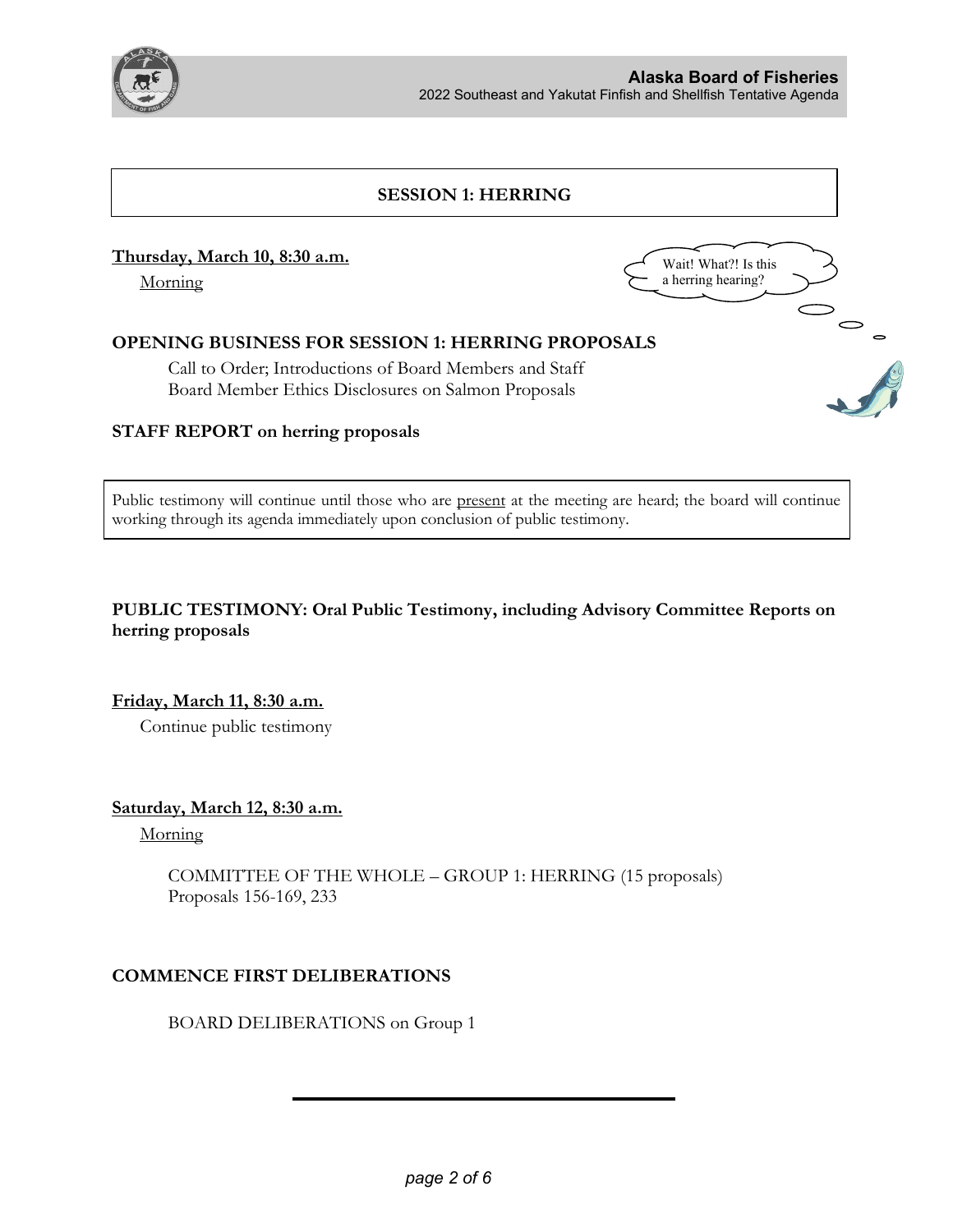

.. and then groundfish, and shellfish proposals.

#### **SESSION 2: GROUNDFISH AND SHELLFISH**

**Individuals interested in joining for Session 2 are encouraged to monitor the status of Session 1. If Session 1 ends earlier than expected, the board intends to begin Session 2.**

**Sunday, March 13, 9:00 a.m.**

#### **Morning**

# **OPENING BUSINESS FOR SESSION 2: GROUNDFISH AND SHELLFISH PROPOSALS**

Board Member Ethics Disclosures on Groundfish and Shellfish Proposals

#### **STAFF REPORTS on Groundfish and Shellfish Proposals**

Public testimony will continue until those who are present at the meeting are heard; the board will continue working through its agenda immediately upon conclusion of public testimony.

#### Afternoon

**PUBLIC TESTIMONY: Oral Public Testimony, including Advisory Committee Reports on groundfish and shellfish proposals and other issues**

#### **Monday, March 14, 8:30 a.m.**

### **COMMENCE COMMITTEE WORK**

COMMITTEE OF THE WHOLE – GROUP 2: COMMERCIAL, SUBSISTENCE, SPORT, PERSONAL USE GROUNDFISH (18 proposals) Proposals 215-232 (Commercial, Subsistence, Sport and Personal Use Groundfish)

COMMITTEE OF THE WHOLE – GROUP 3: COMMERCIAL AND SPORT CRAB (25 proposals) Proposals 190-214 (Commercial and Sport Crab)

#### **Tuesday, March 15, 8:30 a.m.**

COMMITTEE OF THE WHOLE – GROUP 4: SUBSISTENCE SHELLFISH, COMMERCIAL AND SPORT SHRIMP, AND COMMERCIAL AND SPORT OTHER MISCELLANEOUS SHELLFISH (21 proposals) Proposal 170 (Subsistence Shellfish), Proposals 170-179, 241, 180-184 (Commercial and Sport Shrimp), and Proposals 185-189 (Commercial and Sport Other Miscellaneous Shellfish)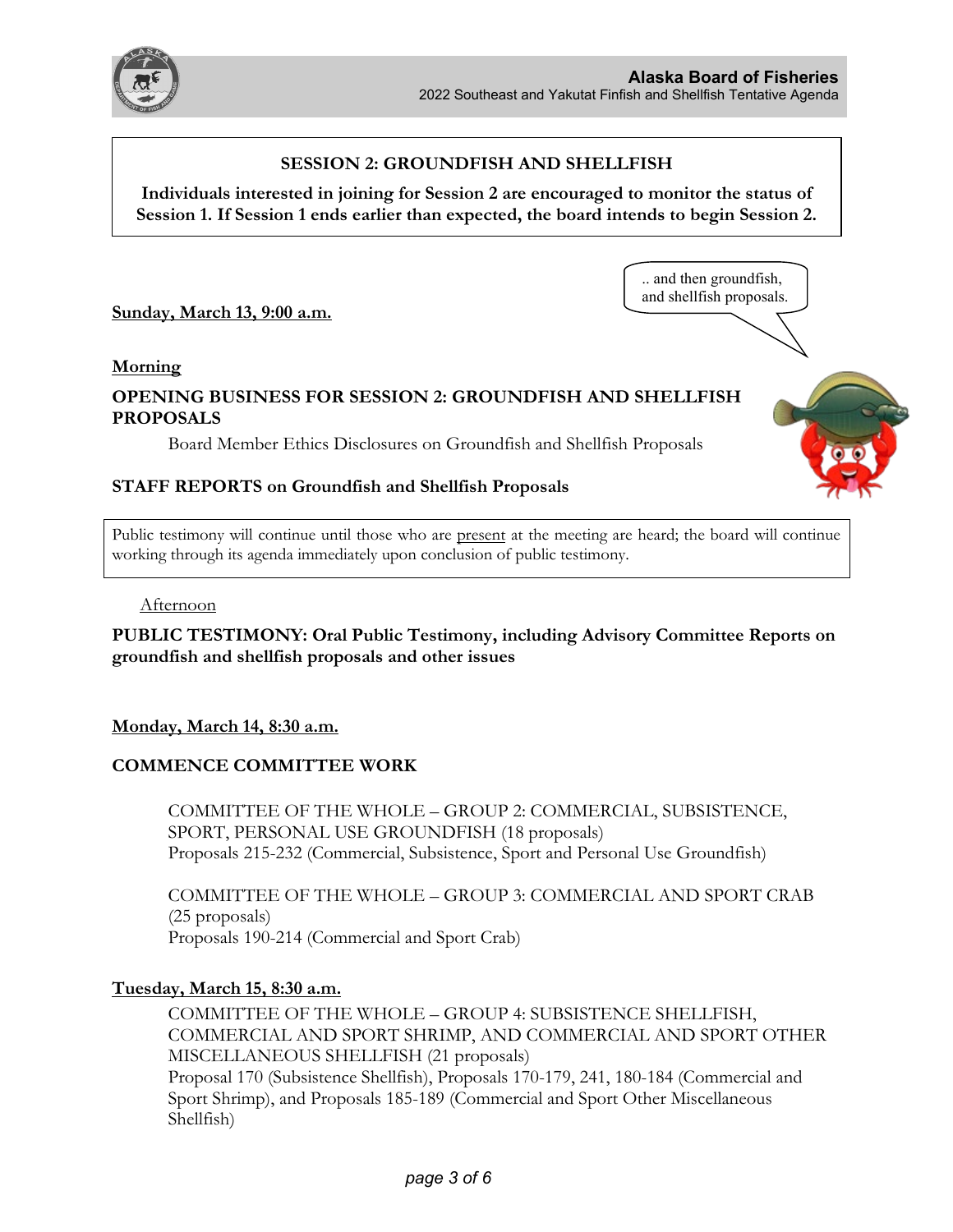

# **COMMENCE FIRST DELIBERATIONS**

BOARD DELIBERATIONS on Group 2

BOARD DELIBERATIONS on Group 3

### **Wednesday, March 16, 8:30 a.m.**

BOARD DELIBERATIONS on Group 4

# **SESSION 3: SALMON AND NON-GROUNDFISH FINFISH**

**Individuals interested in joining for Session 3 are encouraged to monitor the status of Session 2. If Session 2 ends earlier than expected, the board intends to begin Session 3 sooner and adjust timelines accordingly.**

# **Thursday, March 17, 8:30 a.m.**

And we'll finish it off with salmon proposals!

# **OPENING BUSINESS FOR SESSION 3: SALMON AND NON-GROUNDFISH FINFISH PROPOSALS**

Call to Order; Introductions of Board Members and Staff Board Member Ethics Disclosures on Salmon Proposals

### **STAFF REPORTS on salmon and non-groundfish finfish proposals**

Public testimony will continue until those who are present at the meeting are heard; the board will continue working through its agenda immediately upon conclusion of public testimony.

Afternoon Continue staff reports

## **PUBLIC TESTIMONY: Oral Public Testimony, including Advisory Committee Reports on salmon and non-groundfish finfish proposals**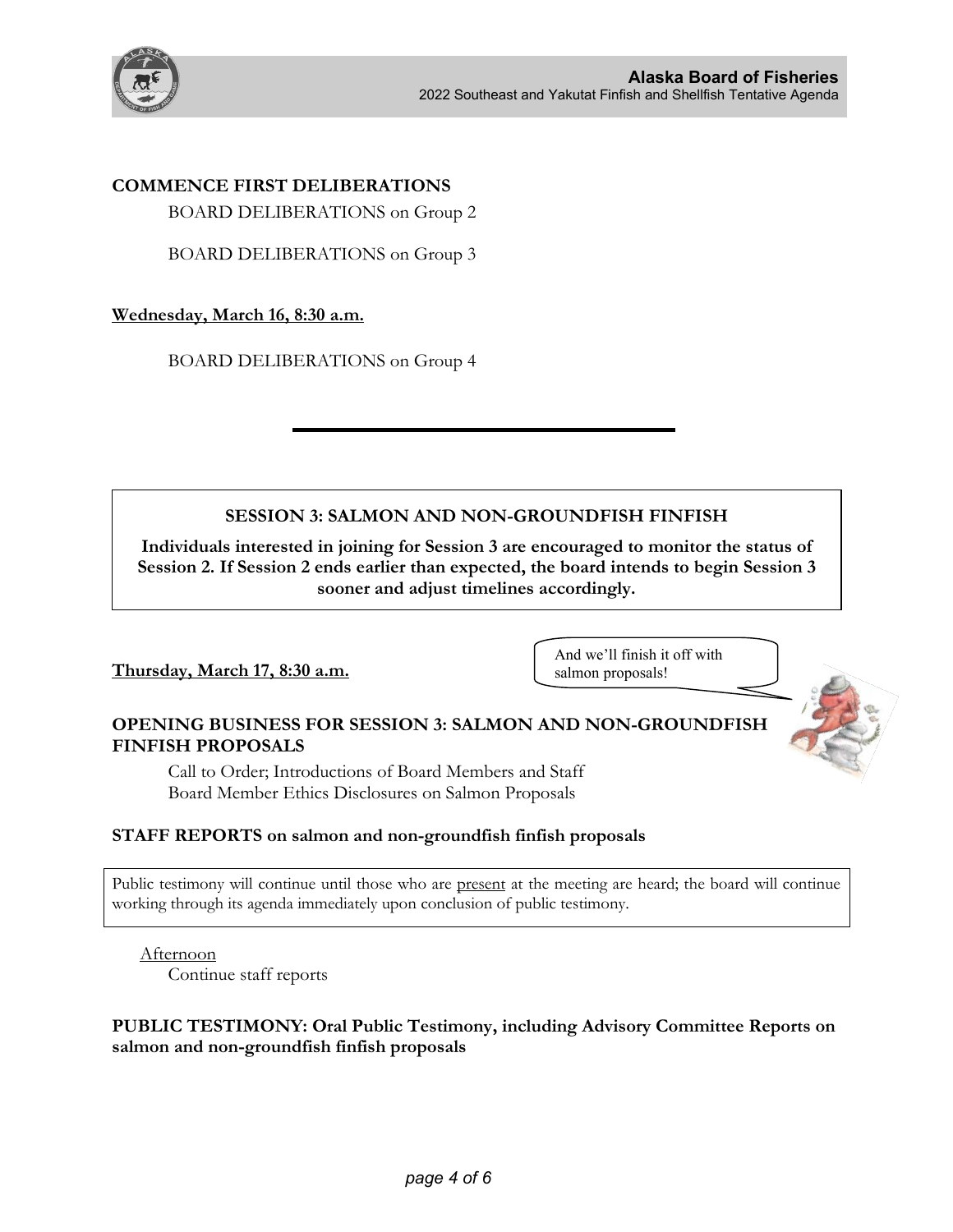

## **Friday, March 18, 8:30 a.m.**

Continue public testimony

# **COMMENCE COMMITTEE WORK**

COMMITTEE OF THE WHOLE – GROUP 5: KING SALMON (16 proposals) Proposal 80-95 (King Salmon)

## **Saturday, March 19, 8:30 a.m.**

Morning

COMMITTEE OF THE WHOLE – GROUP 6: ENHANCEMENT AND SPECIAL HARVEST AREAS (14 proposals) Proposals 96-109 (Enhancement and Special Harvest Areas)

Afternoon

## **COMMENCE FIRST DELIBERATIONS**

BOARD DELIBERATIONS on Group 5

### **Sunday, March 20, 9:00 a.m.**

Morning BOARD DELIBERATIONS on Group 6

Afternoon

COMMITTEE OF THE WHOLE – GROUP 7: COMMERCIAL SALMON (16 proposals) Proposals 110-116, 276, 117-124

### **Monday, March 21, 9:00 a.m.**

Morning

COMMITTEE OF THE WHOLE – GROUP 8: SOUTHEAST AREA AND YAKUTAT AREA SUBSISTENCE, PERSONAL USE, SPORT SALMON, AND OTHER NON-GROUNDFISH FINFISH (32 proposals)

Proposals 125-133 (Southeast Area and Yakutat Area Subsistence), Proposals 134-142 (Personal Use Salmon and Smelt), and Proposals 143-144, 277, 145-155 (Sport Salmon and Other Non-Groundfish Finfish)

COMMITTEE OF THE WHOLE - STOCK OF CONCERN ACTION PLANS

Afternoon

BOARD DELIBERATIONS on Group 7

# **Tuesday, March 22, 8:30 a.m.**